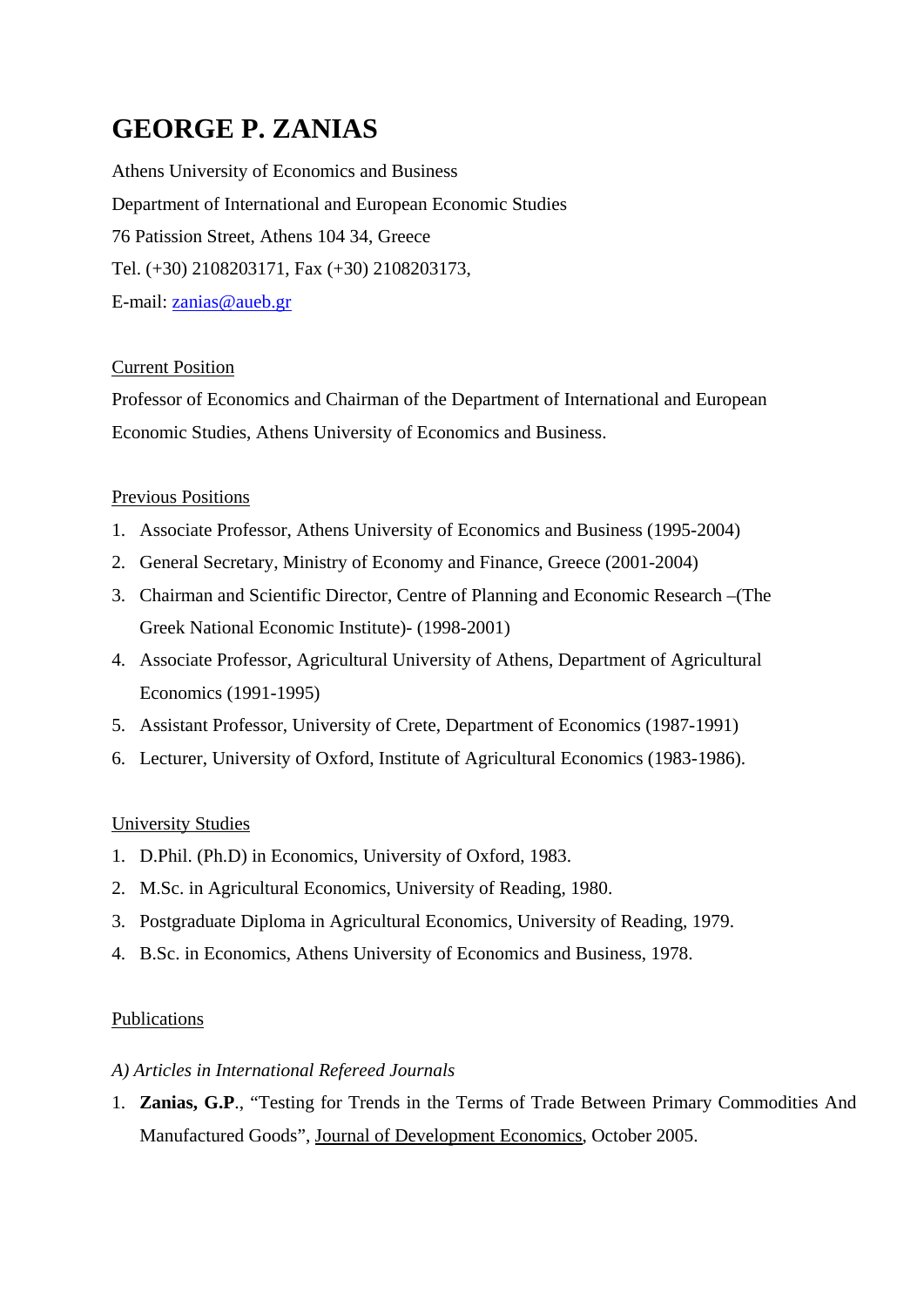- 2. Chionis, D., Liargovas, P., and **Zanias, G.P.**, "Greece's Trade with the Balkan Countries: Is it Too Little?" Journal of Economic Integration, 2002.
- 3. **Zanias, G.P.**, "The Distribution of CAP Benefits Among Member States and the Impact of a Partial Re-Nationalisation", Journal of Agricultural Economics, 2002.
- 4. Michael, M.S. and **G.P. Zanias**, "Cyprus Agriculture and the Common Agricultural Policy", Ekonomia, 1999.
- 5. **Zanias, G.P.**, "Seasonality and Spatial Integration in Agricultural (Product) Markets", Agricultural Economics, 1999.
- 6. **Zanias, G.P**., "Inflation, Agricultural Prices and Economic Convergence in Greece", European Review of Agricultural Economics, 1998.
- 7. **Zanias, G.P.,** "Advertising and Sales. The Long-run Relationship, Forecasting, and Causality", Journal of Forecasting, January 1995.
- 8. **Zanias, G.P**.,"Testing Integration in European Community Agricultural Product Markets", Journal of Agricultural Economics, September 1993.
- 9. **Zanias, G.P.**, "Farm Price Movements and the Adjustment Problem in Greek Agriculture", Oxford Agrarian Studies, No. 1, 1992.
- 10. **Zanias, G.P.**, "Adjustment Costs, Production Functions, and Capital Labour Substitution In Greek Manufacturing", Applied Economics, January 1991, pp.49-55.
- 11. **Zanias, G.P.**, "The Demand of Cigarettes in Greece: Habit Formation and Health Scare", Greek Economic Review, December 1987, pp. 248-262.
- 12. **Zanias, G.P.**, "Adjustment Costs and Rational expectations. An Application to a Tobacco Export Model", American Journal of Agricultural Economics, February 1987, pp. 22-29.
- 13. **Zanias G.P.**, "Dynamic Interrelated Demand Functions for Factors of Production and the Aggregate Production Function in United Kingdom Agriculture", Journal of Agricultural Economics, May 1987, pp. 211-221.
- 14. **Zanias G.P.** and Jones, G.T., "Supply Control with Limited Information. An Econometric Study of Tobacco Production in Greece", Journal of Agricultural Economics, May 1985, pp. 221-237.
- 15. **Zanias, G.P.**, "An Estimation of the Supply Function of Cotton in Greece: 1950-1979", Oxford Agrarian Studies, 1981, pp. 196-211.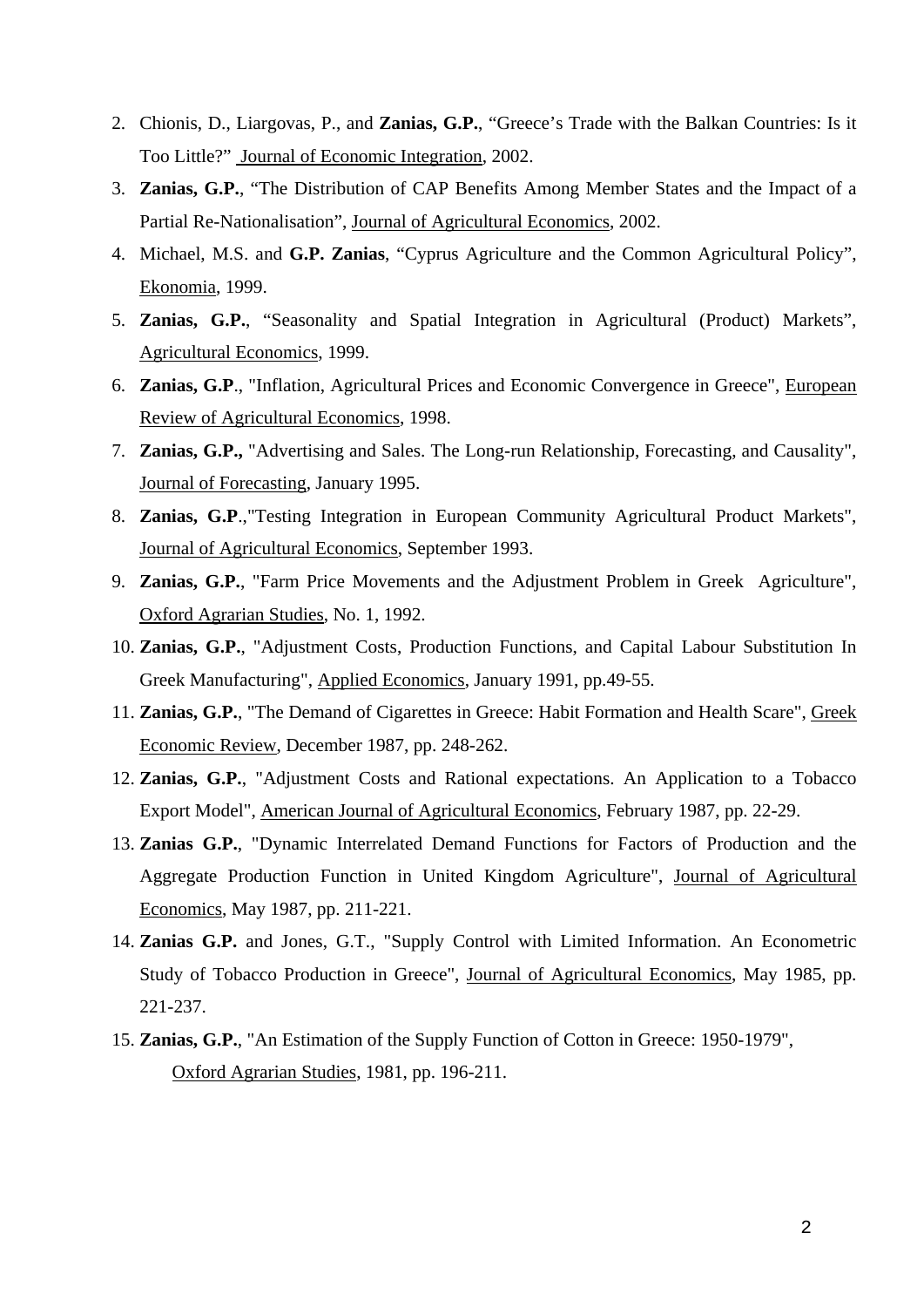#### *B) Edited Volumes*

- 1. M.R. Redcliff, J.N. Lekakis and **G.P. Zanias** (eds.), Agriculture and World Trade Liberalisation, CAB International, 1999.
- 2. J.M. Antle, J.N. Lekakis, and **G.P. Zanias** (eds.), Agriculture, Trade and the Environment: The Impact of Liberalisation on Sustainable Development, Edward Elgar, 1998.

#### *C) Articles in Internationally Published Volumes*

- 1. **Zanias, G.P**., "Greece and the Eastern Enlargement of the European Union", in C. Paraskevopoulos, A. Kintis, and A. Kontonassis (Editors), Globalisation and the Political Economy of Trade Policy, APF Pres, Toronto, 2001.
- 2. **Zanias, G.P.**, "A New Approach to the Evolution of Primary Commodity Terms of Trade And the Implications for developing Countries", in G.H. Peters and Prabhu Pingali (Editors), Tomorrow's Agriculture: Incentives, Institutions, Infrastructure and Innovations, Ashgate Publishing, 2001.
- 3. Tarditi, S. and **G.P. Zanias**, "The Impact of the Common Agricultural Price Policy on the Cohesion of the European Union", in R. Hall, A. Smith and L. Tsoukalis, Competitiveness and Cohesion: An Evaluation of EU Policies, Oxford University Press, 2000.
- 4. Redclift, M.R., J.N. Lekakis and **G.P. Zanias**, "International Trade, Environment and The CAP: Complex Relationships", in M.R. Redcliff, J.N. Lekakis and G.P. Zanias (eds.), Agriculture and World Trade Liberalisation, CAB International, 1999.
- 5. **Zanias, G.P.**, "European Agriculture and the CAP: Retrospect and Prospect", in J.M. Antle, J.N. Lekakis, and G.P. Zanias (eds.), Agriculture, Trade and the Environment: The Impact of Liberalisation on Sustainable Development, Edward Elgar, 1998.
- 6. **Zanias, G.P.**, "The Common Agricultural Policy in the Process of European Integration And Convergence", in T. Georgakopoulos, C. Paraskevopoulos and J. Smithin, Economic Integration Between Unequal Partners, Edward Elgar, 1994.

#### *D) Publications in Greek Collected Volumes*

1. **Zanias, G.P.,** The future of Greek Agriculture within a changing international framework, in A. Kintis (Ed), The Present and the Future of the Greek Economy, Gutenberg, 1997. (In Greek).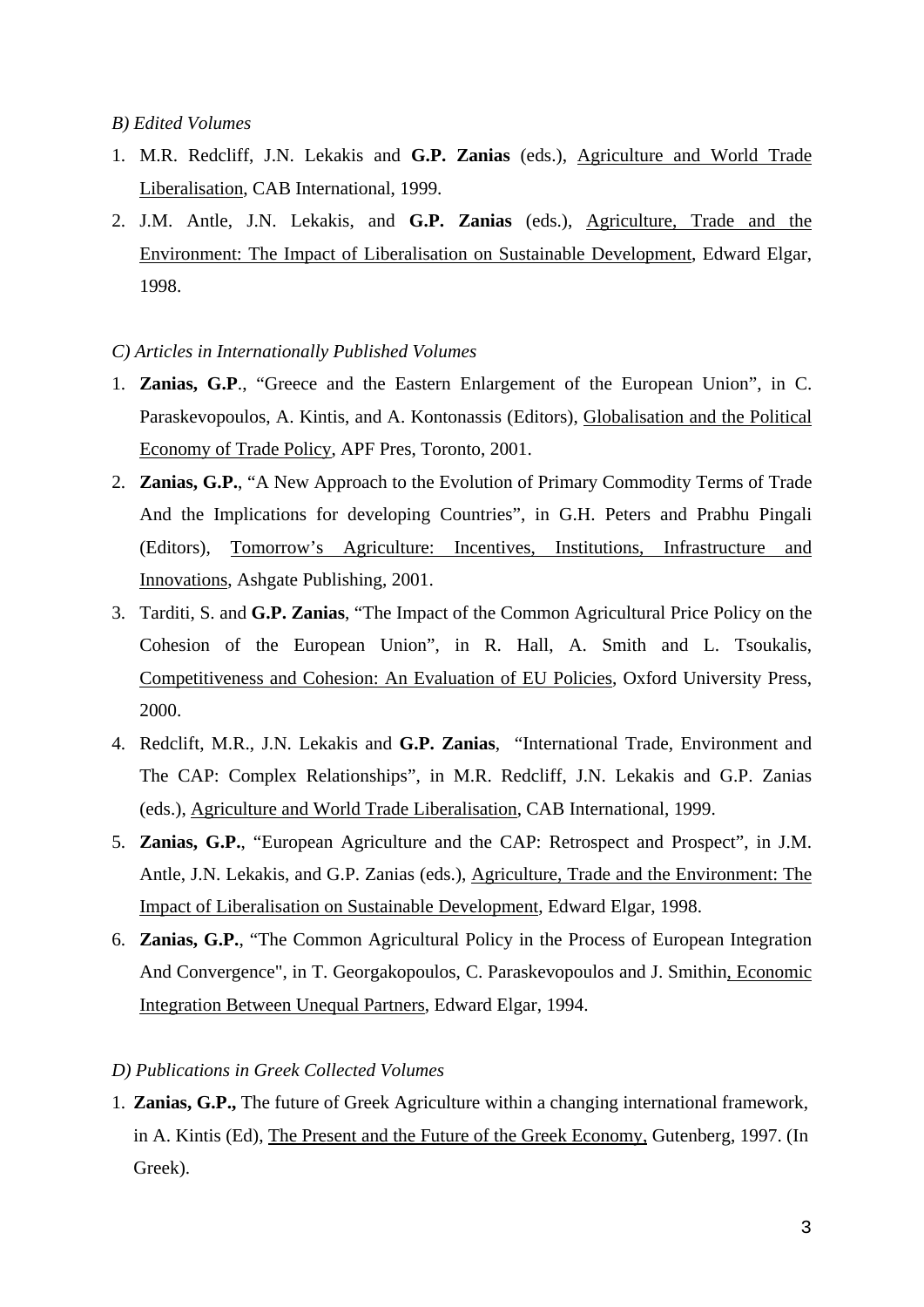- 2. **Zanias, G.P.,** The Common Agricultural Policy of the European Union (CAP), in Th. Georgakopoulos and E. Tsakalotos (eds), Economic Policies of the European Union, Stamoulis Publications, 1996. (In Greek)
- 3. Georgakopoulos, Th. and **Zanias, G.P.,** The Primary Production Sector, in A. Kintis, The Greek Economy in the  $21^{st}$  Century, Ionian Bank publications, 1996. (In Greek).
- 4. **Zanias, G.P.,** Macroeconomic Policy and Agriculture, in K. Papageorgiou, N. Maravegias, and P. Soldatos (eds), The State and the Agricultural Sector, Papazisis Publications, 1995. (In Greek).

# *E) Reports Prepared for the FAO/United Nations*

- 1. **Zanias, G.P.,** Food Demand Analysis and Food Aid requirements in Mozambique and Malawi. EST, 2007.
- 2. **Zanias, G.P.,** The evolution of commodity terms of trade and their impact on developing countries. ESP 1999.
- 3. **Zanias, G.P.,** An Empirical Study of the determinants of the evolution of food security performance including certain distributional aspects. ESP, 1996.
- 4. **Zanias, G.P.,** Food imports and export performance in low-income food-deficit countries with the lowest capacity to finance imports. ESP, 1995.
- 5. **Zanias, G.P.,** Export performance and GDP growth in countries highly dependent on agriculture. ESP, 1994.
- 6. **Zanias, G.P.,** Outlook Studies for SOFA. ESP, 1992, 1993, 1994.
- 7. **Zanias, G.P.,** Evaluating alternative ways to introduce outlook into the SOFA. ESP, 1991.
- 8. **Zanias, G.P.,** Dynamic specification issues of the World Food Model. ESC, 1990/91.
- 9. **Zanias, G.P.,** Estimation and derivation of the World Food Model parameters. ESC, 1990/91.

# *F) Monitoring and Evaluation/Assessment Reports of International Organisation Programmes*  Evaluation:

- 1. **Nicaragua** Evaluation of the World Bank Learning and Innovation Loan to attract foreign investors. (**World Bank,** 2007**).**
- 2. **Armenia** Evaluation of the World Bank Learning and Innovation Loan to attract foreign investors. (**World Bank,** 2007**).**
- 3. **Serbia and Montenegro** Evaluation of EU support to the Public Finance sector of the Republic of Serbia (**European Agency for Reconstruction**, 2004**).**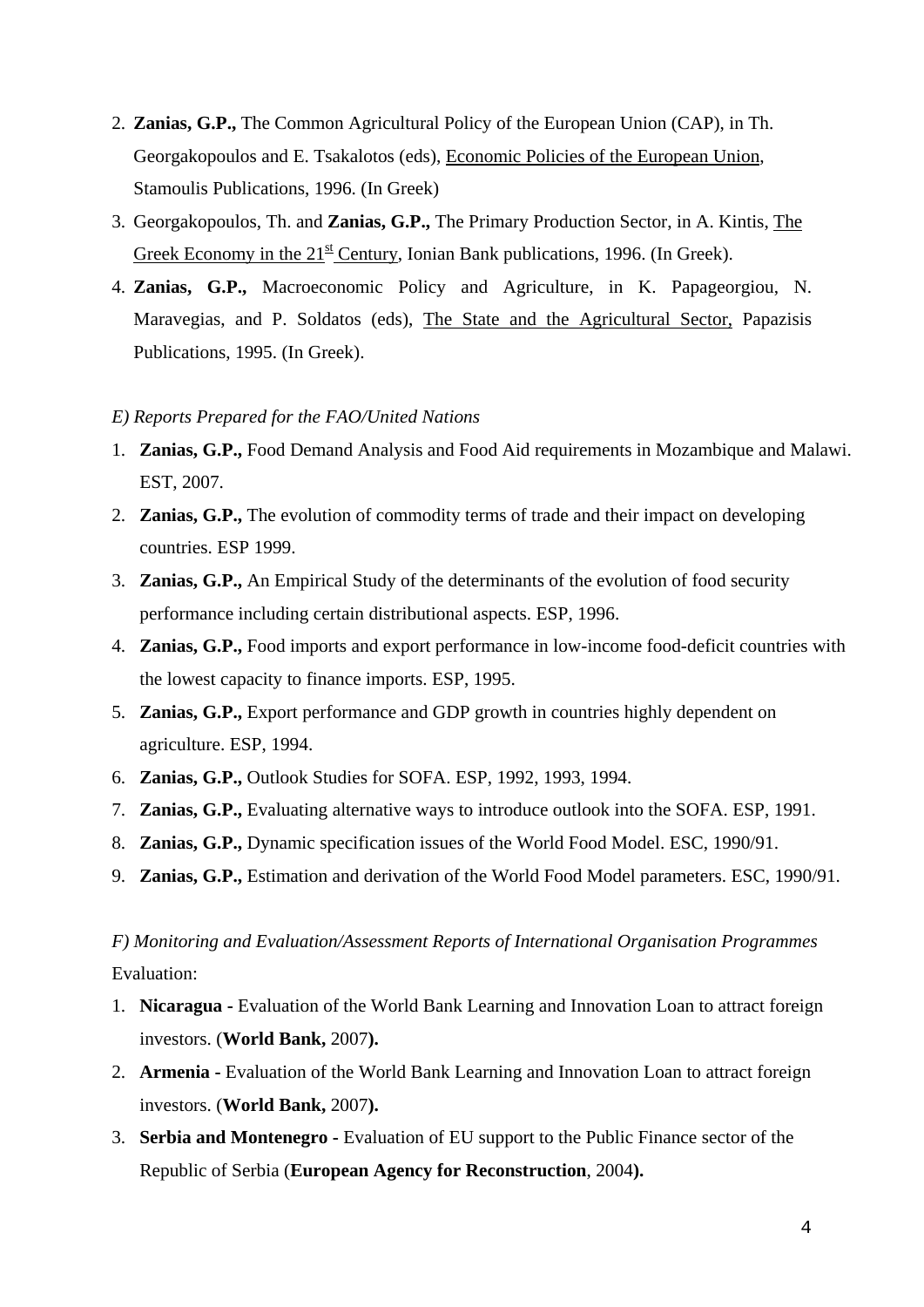4. **Serbia and Montenegro -** Evaluation of the EU support to the Modernisation of the Tax administration of the Republic of Serbia (**European Agency for Reconstruction**, 2004).

# **Results Oriented Monitoring/Evaluation of European Union Development Assistance**

Sectors: Macroeconomy, Rural Development/Food Security, Education, International Trade Countries: Zambia, Lesotho, Fiji, Tuvalu, Samoa, South Africa, Swaziland, Botswana,

Zimbabwe, Tanzania, Somalia, Dominica, Saint Lucia, Barbados, Ghana.

# **World Bank Assessments**

- 1. **Serbia and Montenegro.** Assessment of the economic, institutional and regulatory regime with a view to introducing a knowledge-based economy.
- 2. **Bosnia I Herzegovina**. Assessment of the economic, institutional and regulatory regime with a view to introducing a knowledge-based economy.
- 3. **FYRoM.** Assessment of the economic, institutional and regulatory regime with a view to introducing a knowledge-based economy.

# Other Activities

- 1) Chairman of the Department of International and European Economic Studies (1996- 1998 and 2004-today)
- 2) Member of the Senate (1995-1998 and 2004-today)
- 3) General Secretary, Ministry of Economy and Finance (2001-2004)
- 4) Member of the European Securities Committee of the European Union (2001-2004)
- 5) Member of the High Level Group on Competitiveness of the European Union (2001- 2004)
- 6) Chairman and Scientific Director of the Centre of Economic Planning and Research (KEPE), (1998-2001)
- 7) Member of the Council of Economic Advisors, Ministry of Economy and Finance (2000- 2001)
- 8) Governor of the Black Sea Trade and Development Bank (2003-2004)
- 9) Alternate Governor of the European Bank for Reconstruction and Development (2002- 2004)
- 10) Member of the Board of Directors of Hellenic Exchanges (EXAE), (2000-2001)
- 11) Columnist, newspaper "TO VIMA THS KYRIAKIS" (1996-2001 and 2004-2007).